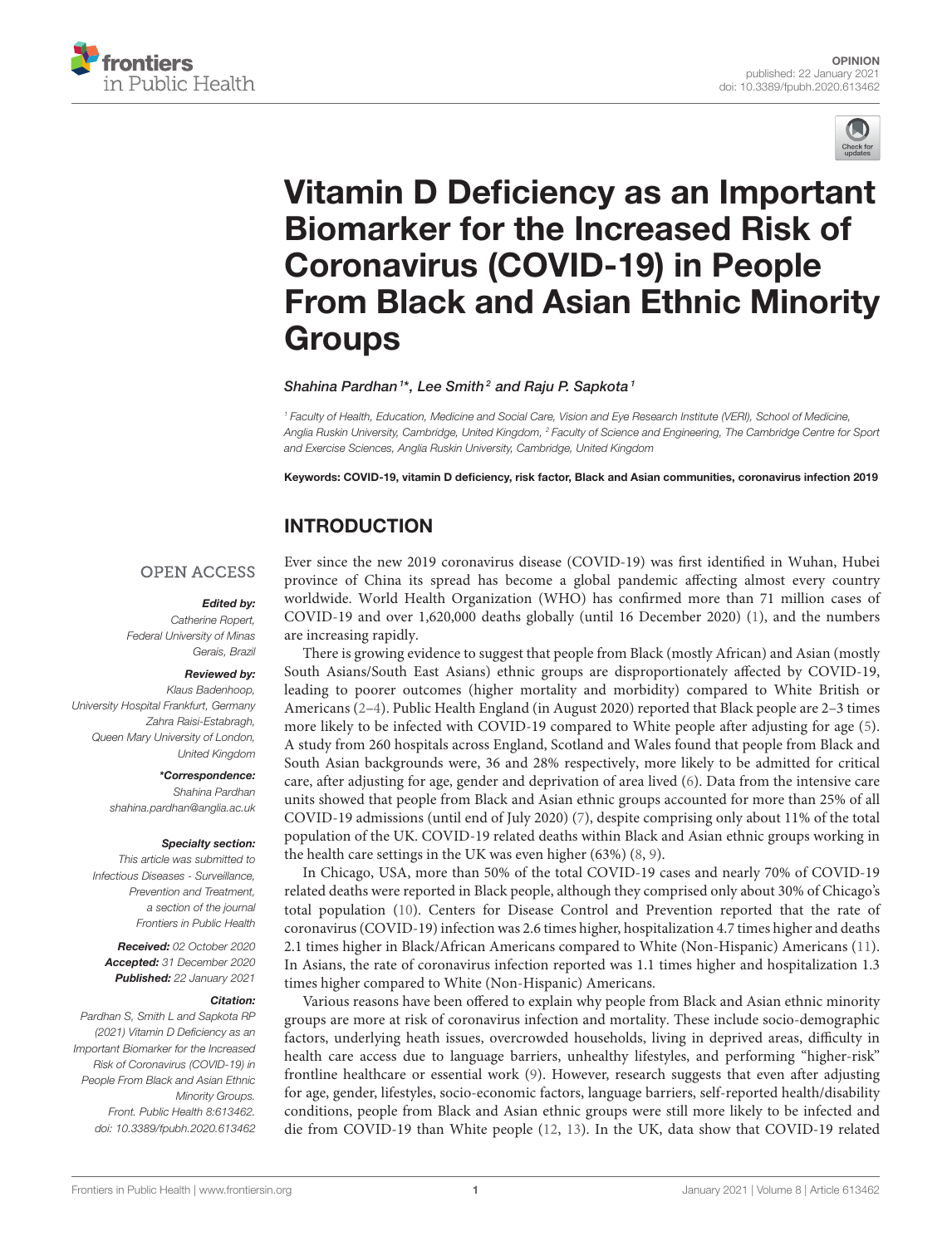deaths were 1.9 times higher in Black people and 1.6–1.8 times higher in Asians compared to White people, after adjusting or age, socio-economic characteristics and self-reported health/disability measures [\(13\)](#page-2-11).

In exploring these health and social determinants of inequality in ethnic minorities, differences in other factors such as low levels of Vitamin D have not been addressed adequately. Vitamin D deficiency poses a potential risk factor for COVID-19. Vitamin D deficiency is identified as a risk factor in older age, diabetes, obesity, and hypertension [\(14,](#page-2-12) [15\)](#page-2-13) which are significantly associated with COVID-19 [\(16\)](#page-2-14). Recent studies showed negative correlations between mean vitamin D levels and COVID-19 cases across different European countries including Spain, Italy, and Switzerland and in the US [\(17,](#page-2-15) [18\)](#page-2-16). Although it is appreciated that correlations do not suggest causality, these findings cannot be discounted. There are number of limitations and methodological differences in these studies. Ile et al. [\(17\)](#page-2-15) is an ecological study reporting only crude associations, and findings may be limited by the fact that the number of positive cases are directly affected by the proportion of COVID-19 tests performed, which may vary between countries. In Kaufman et al. [\(18\)](#page-2-16) study, vitamin D data were obtained within the preceding 12 months and hence may not all be up-to-date. Also, it is likely that findings from the study may not be representative of the general population as participants who took part belonged to certain priority groups such as those who had symptoms, had come in contact with people who had tested positive or who belonged to the "high-risk" categories for COVID-19 infections.

Significant ethnic variations in the gene GC that encodes Vitamin D binding protein (DBP) (protein that circulates Vitamin D/metabolites in the blood) have been reported. Black people and Asians are more likely to carry the GC1F variant of this (GC) gene, which has been associated with low DBP levels, and lower synthesis and metabolism of Vitamin D [\(19\)](#page-2-17). On the other hand, white people are more likely to carry the GC1S variant in whom higher DBP levels are generally observed [\(20\)](#page-2-18).

It is known that darker skin in Black people and Asians can lead to a lower concentration of vitamin D in the blood as the increased melanin in their skin reduces the absorption of sunlight needed to produce vitamin D [\(21,](#page-2-19) [22\)](#page-2-20). It is likely that lower exposure to sunlight, for example, with cultural attire, may also contribute to reduced vitamin D concentration as would more time spent indoors during lockdown.

Serum 25-hydroxyvitamin D level of <50 nmol/L (20 ng/mL) is classified as Vitamin D deficiency in adults [\(23\)](#page-2-21). In Europe, people from the dark-skinned ethnic background were found to be more at risk of vitamin D deficiency compared to white counterparts [\(22\)](#page-2-20). Vitamin D deficiency has also been reported in infants, adults and pregnant women of Asian families living in the UK [\(24–](#page-2-22)[26\)](#page-2-23).

Vitamin D supplementation could reduce the risk of influenza and COVID-19 infections and mortality [\(27\)](#page-2-24) by reducing the viral replication rates and expression of pro-inflammatory cytokines which injure the lining of the lungs, leading to pneumonia, thereby providing a protection against COVID-19 [\(28\)](#page-3-0). Therefore, it is important vitamin D deficiency should not be overlooked as an important risk factor for COVID-19 in Black and Asian ethnic groups in whom vitamin D deficiency is more prevalent.

It is important to acknowledge that the effect of vitamin D deficiency on COVID-19 and its outcomes can be confounded by obesity, that in itself poses additional risk for viral infections, their progression and recovery. Vitamin D deficiency has been shown to be higher in obese individuals. A systematic review and meta-analysis, published in 2015, shows a 35% higher prevalence of vitamin D deficiency in obese individuals [\(29\)](#page-3-1). In addition, obesity has been shown as an additional risk for other viral infections such as from H1N1 and influenza A with delayed recovery time [\(30,](#page-3-2) [31\)](#page-3-3).

The affected immune system in COVID-19 is thought to play an important role in obesity-induced adipose tissue inflammation and metabolic dysfunctions such as diabetes, hypertension, and cardiovascular disease [\(32\)](#page-3-4). These underlying conditions, known to be significant risk factors for COVID-19 complications, are more prevalent in people from Asian countries including India, Pakistan, and Bangladesh [\(33\)](#page-3-5). The role played by body mass index (BMI) in COVID-19 was shown by data from China [\(34\)](#page-3-6), in which 88% of people who did not survive had a higher BMI ( $>$ 25 kg/m<sup>2</sup>) compared to 19% who survived, suggesting obesity poses a significant additional risk for COVID-19 infection and its progression.

Vitamin D has been stipulated as a risk factor in other virus infections in people from ethnic minorities. A cross-sectional study of vitamin D levels in 200 HIV-infected patients in southcentral US (Houston, Texas) found that nearly two-thirds (64%) of patients were vitamin D deficient, and that African-American (in whom HIV infection was more prevalent) were over three times (odds ratio  $= 3.53$ ) more likely to have vitamin D deficiency compared to White Americans [\(35\)](#page-3-7). In the UK, data from 1077 HIV patients, showed that 73.5% of patients had vitamin D deficiency, with Black patients 3 times more likely to be deficient [\(36\)](#page-3-8). In Spain, a hospital-based study showed that HIV patients from non-Caucasian background were 3.18 times more likely to have vitamin D deficiency than from Caucasian background [\(37\)](#page-3-9).

Ethnic differences in vitamin D levels are also reported in patients infected with Hepatitis B virus (HBV) and Hepatitis C Virus (HCV). A study on African American and White Americans infected with HCV found that vitamin D deficiency was significantly greater in African Americans (44%) compared to White Americans (15%) [\(38\)](#page-3-10). A recent systematic review and meta-analysis [\(39\)](#page-3-11) of seven studies reported significantly reduced vitamin D levels in patients infected with HBV than in healthy controls, with the highest reduction in Indian patients [\(40\)](#page-3-12).

One study by Hastie et al. [\(41\)](#page-3-13), reported lack of evidence on the potential link between vitamin D levels and the risk of COVID-19 infection in people from Black and Asian ethnic groups. The baseline data on vitamin D levels, ethnicity, underlying health conditions, socioeconomic status, etc. of participants enrolled in the UK Biobank (between 2006 and 2010) were examined against those participants who tested positive for COVID-19 in 2020. However, a number of limitations in the study need to be taken into account. The data on Vitamin D and health status were obtained a decade ago and these were then examined for participants who tested positive in 2020. It is likely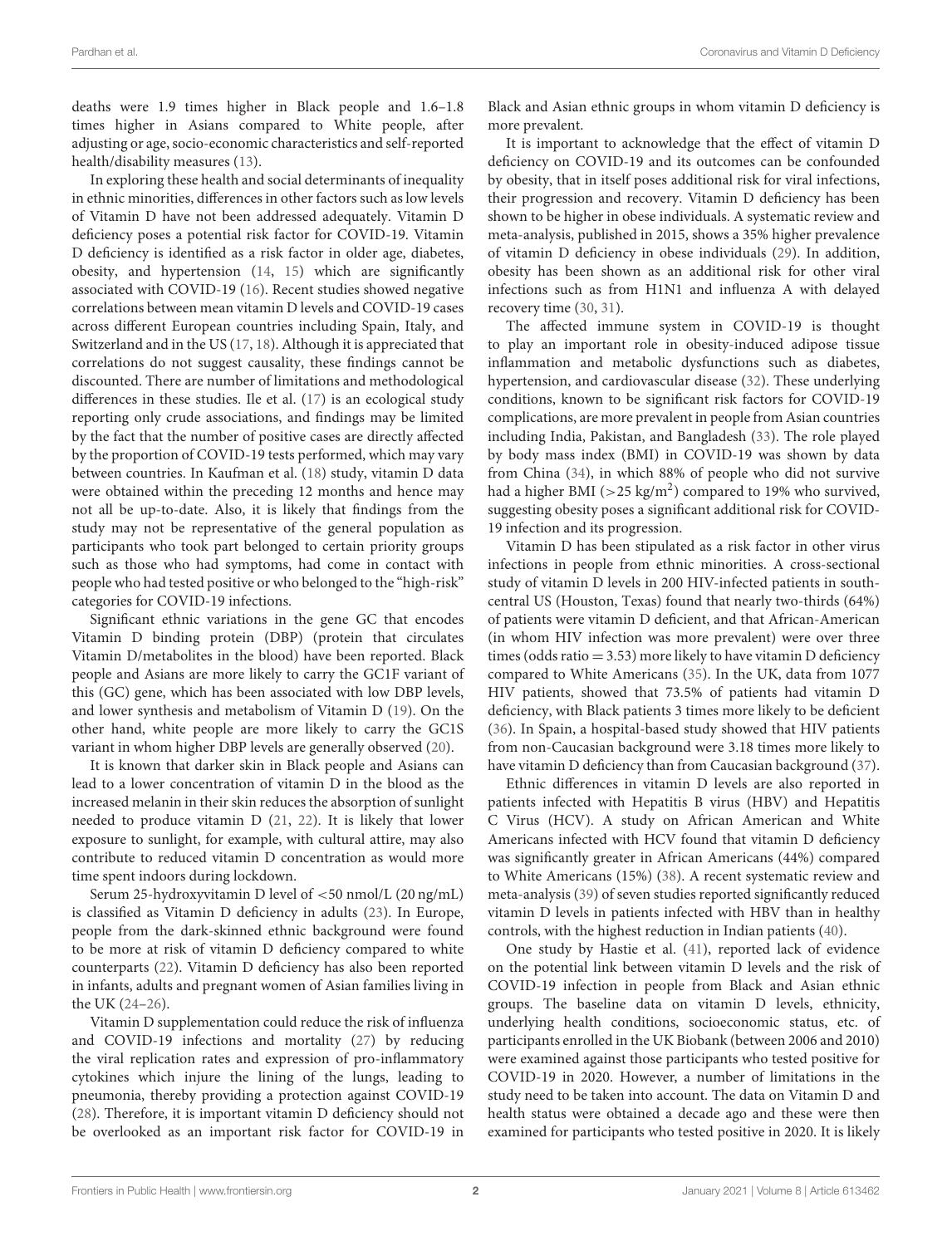that these might have changed significantly over the course of 10 years. In addition, their analysis is based on only 32 Black people, 19 south Asians and 13 people from other ethnicities who were hospitalized with COVID-19 over a month (between 16 March and 17 April 2020, short time frame). We argue that this is not representative of the general population and more research on larger numbers is needed.

# **CONCLUSION**

Evidence suggests vitamin D deficiency plays an important role in the high rate of infection and mortality of COVID-19 in Black and Asian ethnic minority groups, but more research is needed to confirm this. This should be a priority for future research including large clinical trials in order to better understand the vulnerability of these ethnic groups and ascertain the effectiveness of using vitamin D supplements to reduce the risk of COVID-19 infection, severity and mortality. A number of trials have led the way and examined the role of vitamin D or its analogs/metabolites [e.g., calcitriol, calcifediol, 1,25(OH)2D3] in preventing and treating COVID-19 [\(42–](#page-3-14)[44\)](#page-3-15). Findings suggest that calcitriol exhibits significant potent activity against the

# **REFERENCES**

- <span id="page-2-0"></span>1. World Health Organisation. Coronavirus Disease (COVID-19) Dashboard.
- <span id="page-2-1"></span>2. Kirby T. Evidence mounts on the disproportionate effect of COVID-19 on ethnic minorities. Lancet Respir Med. (2020) 8:547–8. doi: [10.1016/S2213-2600\(20\)30228-9](https://doi.org/10.1016/S2213-2600(20)30228-9)
- 3. Moorthy A, Dubey S, Samanta A, Adebajo A, Aggarwal A, Jain A, et al. COVID-19 and ethnicity: Spotlight on the global rheumatology issues in developing and developed countries. Int J Rheum Dis. (2020) 23:849–52. doi: [10.1111/1756-185X.13883](https://doi.org/10.1111/1756-185X.13883)
- <span id="page-2-2"></span>4. Vepa A, Bae JP, Ahmed F, Pareek M, Khunti K. COVID-19 and ethnicity: a novel pathophysiological role for inflammation. Diabetes Metab Syndr. (2020) 14:1043–51. doi: [10.1016/j.dsx.2020.06.056](https://doi.org/10.1016/j.dsx.2020.06.056)
- <span id="page-2-3"></span>5. Public Health England. Disparities in the Risks and Outcomes of COVID-19. London (2020).
- <span id="page-2-4"></span>6. Harrison EM, Docherty AB, Barr B, Iain B, Carson G, Drake TM, et al. Ethnicity and Outcomes from COVID-19: The ISARIC CCP-UK Prospective Observational Cohort Study of Hospitalised Patients (05/31/20). Available online at:<https://ssrn.com/abstract=3618215>
- <span id="page-2-5"></span>7. Intensive Care National Audit and Research Centre (ICNARC). Report on COVID-19 in Critical Care. London (2020).
- <span id="page-2-6"></span>8. Rimmer A. Covid-19: Two thirds of healthcare workers who have died were from ethnic minorities. BMJ. [\(2020\) 369:m1621. doi: 10.1136/bmj.](https://doi.org/10.1136/bmj.m1621) m1621
- <span id="page-2-7"></span>9. Cook T, Kursumovic E, Lennane S. Exclusive: deaths of NHS staff from covid-19 analysed. Health Service J. (2020) 22:04.
- <span id="page-2-8"></span>10. Yancy CW. COVID-19 and African Americans. JAMA. (2020) 323:1891–2. doi: [10.1001/jama.2020.6548](https://doi.org/10.1001/jama.2020.6548)
- <span id="page-2-9"></span>11. Centers for Disease Control and Prevention. COVID-19 Hospitalization and Death by Race/Ethnicity. Atlanta, GA (2020).
- <span id="page-2-10"></span>12. Niedzwiedz CL, O'Donnell CA, Jani BD, Demou E, Ho FK, Celis-Morales C, et al. Ethnic and socioeconomic differences in SARS-CoV-2 infection: prospective cohort study using UK Biobank. BMC Med. (2020) 18:160. doi: [10.1186/s12916-020-01640-8](https://doi.org/10.1186/s12916-020-01640-8)
- <span id="page-2-11"></span>13. Office of National Statistics, UK. Coronavirus (COVID-19) Related Deaths by Ethnic Group. London (2020).
- <span id="page-2-12"></span>14. Pearce SH, Cheetham TD. Diagnosis and management of vitamin D deficiency. BMJ. (2010) 340:b5664. doi: [10.1136/bmj.b5664](https://doi.org/10.1136/bmj.b5664)

coronavirus infection [\(42\)](#page-3-14), and a high dose of Calcifediol/25 hydroxyvitamin D reduces the need for intensive care treatment [\(43\)](#page-3-16). Another trial showed that patients who received vitamin D had improved clinical recovery as evidenced by shorter lengths of hospital stay, lower oxygen requirements, and reduced inflammatory markers [\(44\)](#page-3-15). Whilst promising, there are a number of limitations to these findings including small sample sizes and selected cohorts such as people who were hospitalized. It is also not clear whether vitamin D analogs/metabolites would benefit people at an earlier stage of the disease. The possible role of obesity was not considered [\(43\)](#page-3-16) and the effects on ethnicity has not been examined in detail on a larger sample of people [\(44\)](#page-3-15). While these results are encouraging, larger trials are needed to draw firmer conclusions. Obviously, other health and social determinants influencing the high risk of COVID-19 facing Black people and Asians should not be overlooked.

# AUTHOR CONTRIBUTIONS

SP and RS drafted the manuscript. SP, RS, and LS revised the manuscript. All authors contributed to the article and approved the submitted version.

- <span id="page-2-13"></span>15. Laird E, Rhodes J, Kenny RA. Vitamin D and inflammation: potential implications for severity of Covid-19. Ir Med J. (2020) 113:81.
- <span id="page-2-14"></span>16. Wu Z, McGoogan JM. Characteristics of and important lessons from the Coronavirus Disease 2019. (COVID-19) Outbreak in China: Summary of a report of 72 314 cases from the Chinese Center for Disease Control and Prevention. JAMA. (2020). 323:1239–42. doi: [10.1001/jama.2020.2648](https://doi.org/10.1001/jama.2020.2648)
- <span id="page-2-15"></span>17. Ilie PC, Stefanescu S, Smith L. The role of vitamin D in the prevention of coronavirus disease 2019 infection and mortality. Aging Clin Exp Res. (2020) 32:1195–8. doi: [10.1007/s40520-020-01570-8](https://doi.org/10.1007/s40520-020-01570-8)
- <span id="page-2-16"></span>18. Kaufman HW, Niles JK, Kroll MH, Bi C, Holick MF. SARS-CoV-2 positivity rates associated with circulating 25-hydroxyvitamin D levels. PLoS ONE. (2020) 15:e0239252. doi: [10.1371/journal.pone.0239252](https://doi.org/10.1371/journal.pone.0239252)
- <span id="page-2-17"></span>19. Nizamutdinov I, Popov Y, Ilinsky V, Rakitko A. Allele frequency distribution of SNPs associated with levels of Vitamin D-binding protein and 25 hydroxyvitamin D. bioRxiv. (2019) 2019:564229. doi: [10.1101/564229](https://doi.org/10.1101/564229)
- <span id="page-2-18"></span>20. Powe CE, Evans MK, Wenger J, et al. Vitamin D-binding protein and vitamin D status of black Americans and white Americans. N Engl J Med. (2013) 369:1991–2000. doi: [10.1056/NEJMoa1306357](https://doi.org/10.1056/NEJMoa1306357)
- <span id="page-2-19"></span>21. Nair R, Maseeh A. Vitamin D: The "sunshine" vitamin. J Pharmacol Pharmacother. (2012) 3:118–26. doi: [10.4103/0976-500X.95506](https://doi.org/10.4103/0976-500X.95506)
- <span id="page-2-20"></span>22. Cashman KD, Dowling KG, Škrabáková Z, Gonzalez-Gross M, Valtueña J, De Henauw S, et al. Vitamin D deficiency in Europe: pandemic? Am J Clin Nutr. (2016) 103:1033–44. doi: [10.3945/ajcn.115.120873](https://doi.org/10.3945/ajcn.115.120873)
- <span id="page-2-21"></span>23. Holick MF. Vitamin D deficiency. N Engl J Med. (2007) 357:266–81. doi: [10.1056/NEJMra070553](https://doi.org/10.1056/NEJMra070553)
- <span id="page-2-22"></span>24. Shaw NJ, Pal BR. Vitamin D deficiency in UK Asian families: activating a new concern. Arch Dis Child. (2002) 86:147–9. doi: [10.1136/adc.86.3.147](https://doi.org/10.1136/adc.86.3.147)
- 25. Akhtar S. Vitamin D status in South Asian populations risks and opportunities. Crit Rev Food Sci Nutr. (2016) 56:1925–40. doi: [10.1080/10408398.2013.807419](https://doi.org/10.1080/10408398.2013.807419)
- <span id="page-2-23"></span>26. Guo J, Lovegrove JA, Givens DI. A narrative review of the role of foods as dietary sources of vitamin D of ethnic minority populations with darker skin: The underestimated challenge. Nutrients. (2019) 11:81. doi: [10.3390/nu11010081](https://doi.org/10.3390/nu11010081)
- <span id="page-2-24"></span>27. Grant WB, Lahore H, McDonnell SL, Baggerly CA, French CB, Aliano JL, et al. Evidence that vitamin D supplementation could reduce risk of influenza and COVID-19 infections and deaths. Nutrients. (2020) 12:988. doi: [10.3390/nu12040988](https://doi.org/10.3390/nu12040988)